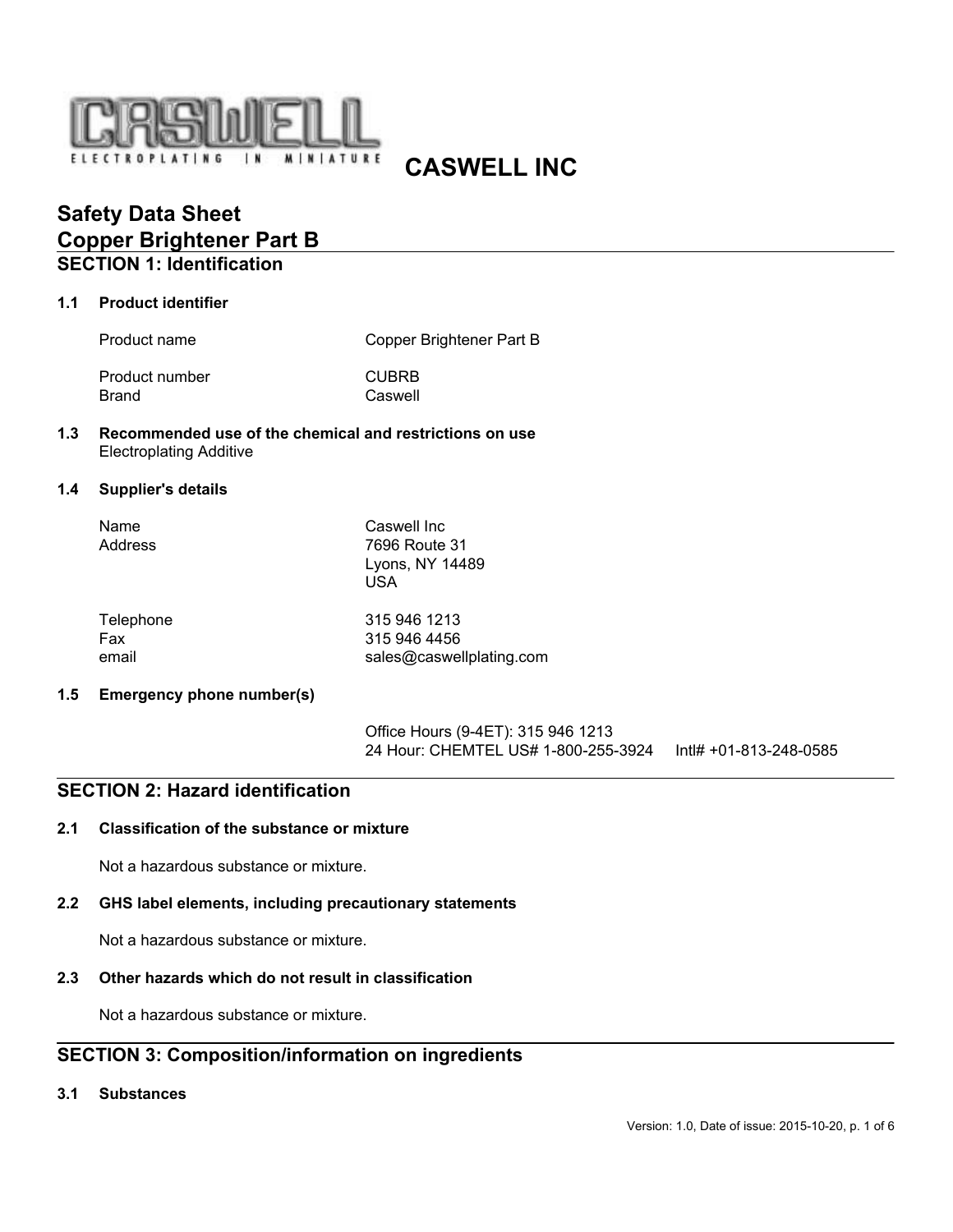### **Hazardous components**

### **1. WATER OR OTHER NON-REPORTABLE INGREDIENTS**

Concentration 100 % CAS no. 7732-18-5

## **Trade secret statement (OSHA 1910.1200(i))**

Per OSHA 1910.1200(i), specific chemical identities and percentages have been withheld as trade secrets.

## **SECTION 4: First-aid measures**

#### **4.1 Description of necessary first-aid measures**

| General advice                                                          | Consult a physician. Show this safety data sheet to the doctor in attendance.                                                                                                                              |  |
|-------------------------------------------------------------------------|------------------------------------------------------------------------------------------------------------------------------------------------------------------------------------------------------------|--|
| If inhaled                                                              | If breathed in, move person into fresh air. If not breathing, give artificial<br>respiration.                                                                                                              |  |
| In case of skin contact                                                 | Skin Protection: None required with normal household use. Industrial<br>Setting: Protective gloves (for hands) and protective clothing are required<br>where repeated or prolonged skin contact may occur. |  |
| In case of eye contact                                                  | Distribution, Workplace and Household Settings: No special protective<br>equipment required. Product Manufacturing Plant (needed at Product-<br>Producing Plant ONLY): Use appropriate eye protection.     |  |
| If swallowed                                                            | Drink water and induce vomiting.                                                                                                                                                                           |  |
| Personal protective equipment for first-aid responders<br>None required |                                                                                                                                                                                                            |  |

### **4.2 Most important symptoms/effects, acute and delayed**

Product is not hazardous. No negative effects from exposure should be expected.

## **SECTION 5: Fire-fighting measures**

- **5.1 Suitable extinguishing media** Any available
- **5.2 Specific hazards arising from the chemical** None

## **SECTION 6: Accidental release measures**

- **6.1 Personal precautions, protective equipment and emergency procedures** Product is not hazardous. Clean up using available means.
- **6.2 Environmental precautions** None
- **6.3 Methods and materials for containment and cleaning up** Any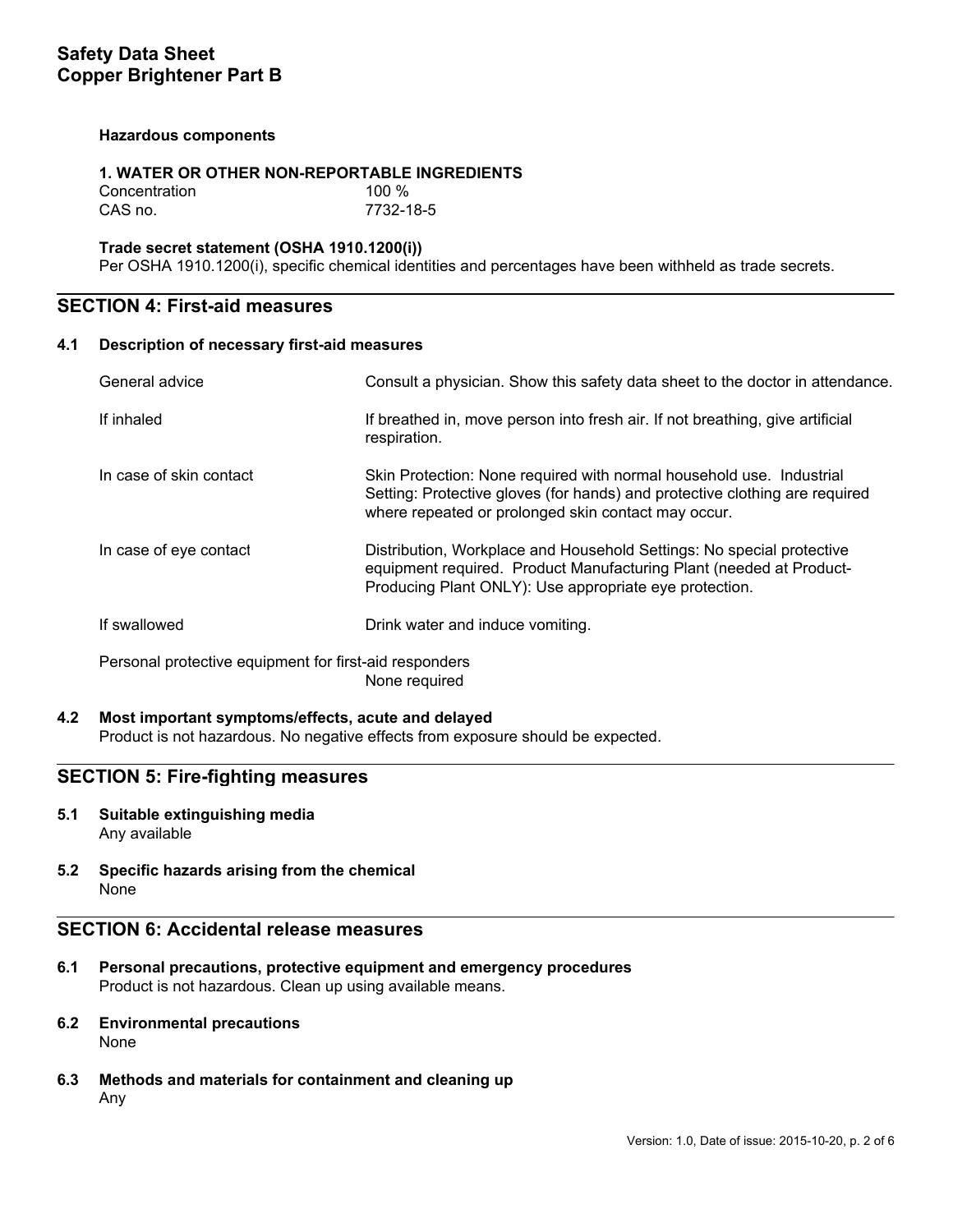## **SECTION 7: Handling and storage**

## **7.1 Precautions for safe handling**

Handle in accordance with good industrial hygiene and safety practice. Wash hands before breaks and at the end of workday.

**7.2 Conditions for safe storage, including any incompatibilities** Store at room temperature in a closed container.

## **SECTION 8: Exposure controls/personal protection**

**8.2 Appropriate engineering controls** Normal Industrial Engineering Controls

## **8.3 Individual protection measures, such as personal protective equipment (PPE)**

**Eye/face protection** None required

**Skin protection** None required

**Body protection** None required

**Respiratory protection** None required

## **SECTION 9: Physical and chemical properties**

### **Information on basic physical and chemical properties**

| Appearance/form<br>Odor<br>Odor threshold<br>рH<br>Melting point/freezing point<br>Initial boiling point and boiling range<br>Flash point<br>Evaporation rate<br>Flammability (solid, gas)<br>Upper/lower flammability limits<br>Vapor pressure<br>Vapor density<br>Relative density<br>Solubility(ies)<br>Partition coefficient: n-octanol/water<br>Auto-ignition temperature | <b>Clear Liquid</b><br>Characteristic<br>not available<br>2.3<br>not available<br>not available<br>None<br>not available<br>not available<br>not available<br>not available<br>not available<br>1.01<br>Complete In Water<br>not availablenot available<br>not available |
|--------------------------------------------------------------------------------------------------------------------------------------------------------------------------------------------------------------------------------------------------------------------------------------------------------------------------------------------------------------------------------|--------------------------------------------------------------------------------------------------------------------------------------------------------------------------------------------------------------------------------------------------------------------------|
| Decomposition temperature<br>Viscosity<br><b>Explosive properties</b><br>Oxidizing properties                                                                                                                                                                                                                                                                                  | not available<br>not available<br>not available                                                                                                                                                                                                                          |
|                                                                                                                                                                                                                                                                                                                                                                                |                                                                                                                                                                                                                                                                          |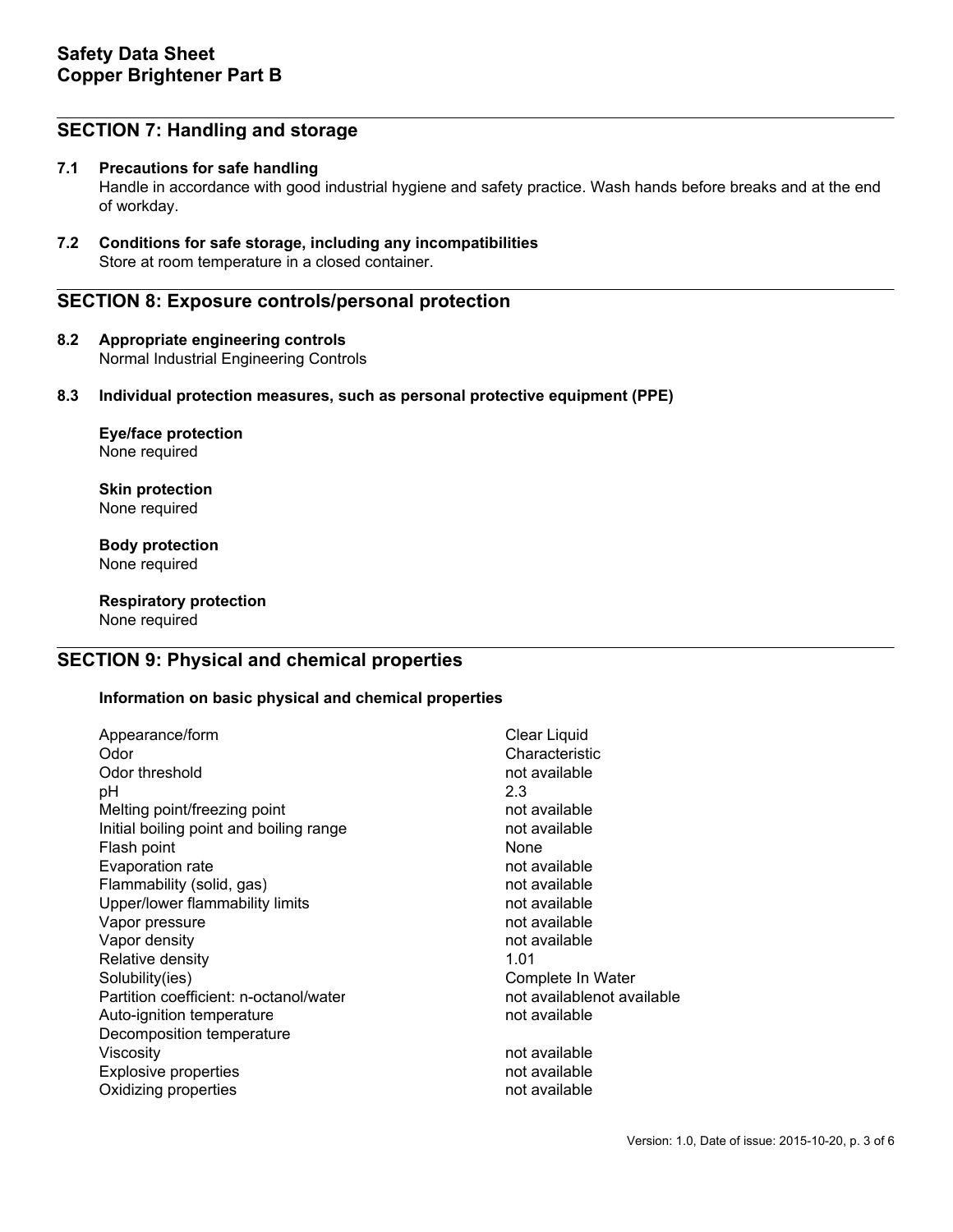## **SECTION 10: Stability and reactivity**

- **10.1 Reactivity** Not Reactive
- **10.2 Chemical stability** Stable
- **10.3 Possibility of hazardous reactions** None
- **10.4 Conditions to avoid** None
- **10.5 Incompatible materials** None
- **10.6 Hazardous decomposition products** None

## **SECTION 11: Toxicological information**

#### **Information on toxicological effects**

**Acute toxicity** No Data Available

**Skin corrosion/irritation** No Data Available

#### **Serious eye damage/irritation** No Data Available

**Respiratory or skin sensitization** No Data Available

#### **Germ cell mutagenicity** No Data Available

**Carcinogenicity** No Data Available

#### **Reproductive toxicity** No Data Available

**STOT-single exposure** No Data Available

**STOT-repeated exposure** No Data Available

**Aspiration hazard** No Data Available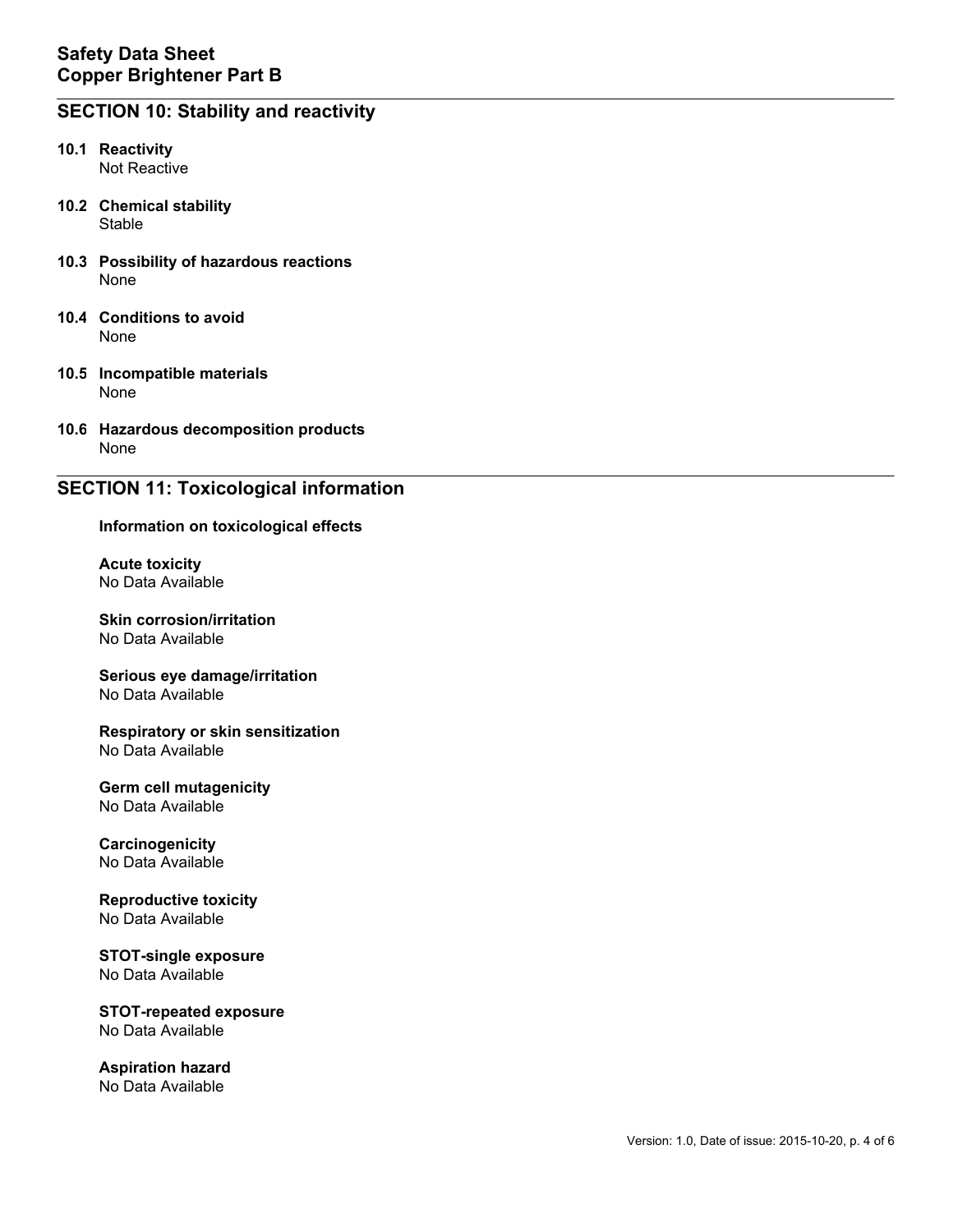## **SECTION 12: Ecological information**

**Toxicity** No Data Available

**Persistence and degradability** No Data Available

**Bioaccumulative potential** No Data Available

**Mobility in soil** No Data Available

**Results of PBT and vPvB assessment**

No Data Available

## **SECTION 13: Disposal considerations**

### **Disposal of the product**

Small or household quantities may be disposed in sewer or other liquid waste system. For larger quantities check with your local water treatment plant.

### **Disposal of contaminated packaging**

Consult appropriate federal and local regulations for disposal. Empty containers are subject to the same regulations.

## **SECTION 14: Transport information**

**DOT (US)** Not dangerous goods

**IMDG** Not dangerous goods

**IATA**

Not dangerous goods

## **SECTION 15: Regulatory information**

### **HMIS Rating**

| <b>Copper Brightener Part B</b> |  |  |
|---------------------------------|--|--|
| <b>HEALTH</b>                   |  |  |
| <b>FLAMMABILITY</b>             |  |  |
| <b>PHYSICAL HAZARD</b>          |  |  |
| PERSONAL PROTECTION             |  |  |

**NFPA Rating**